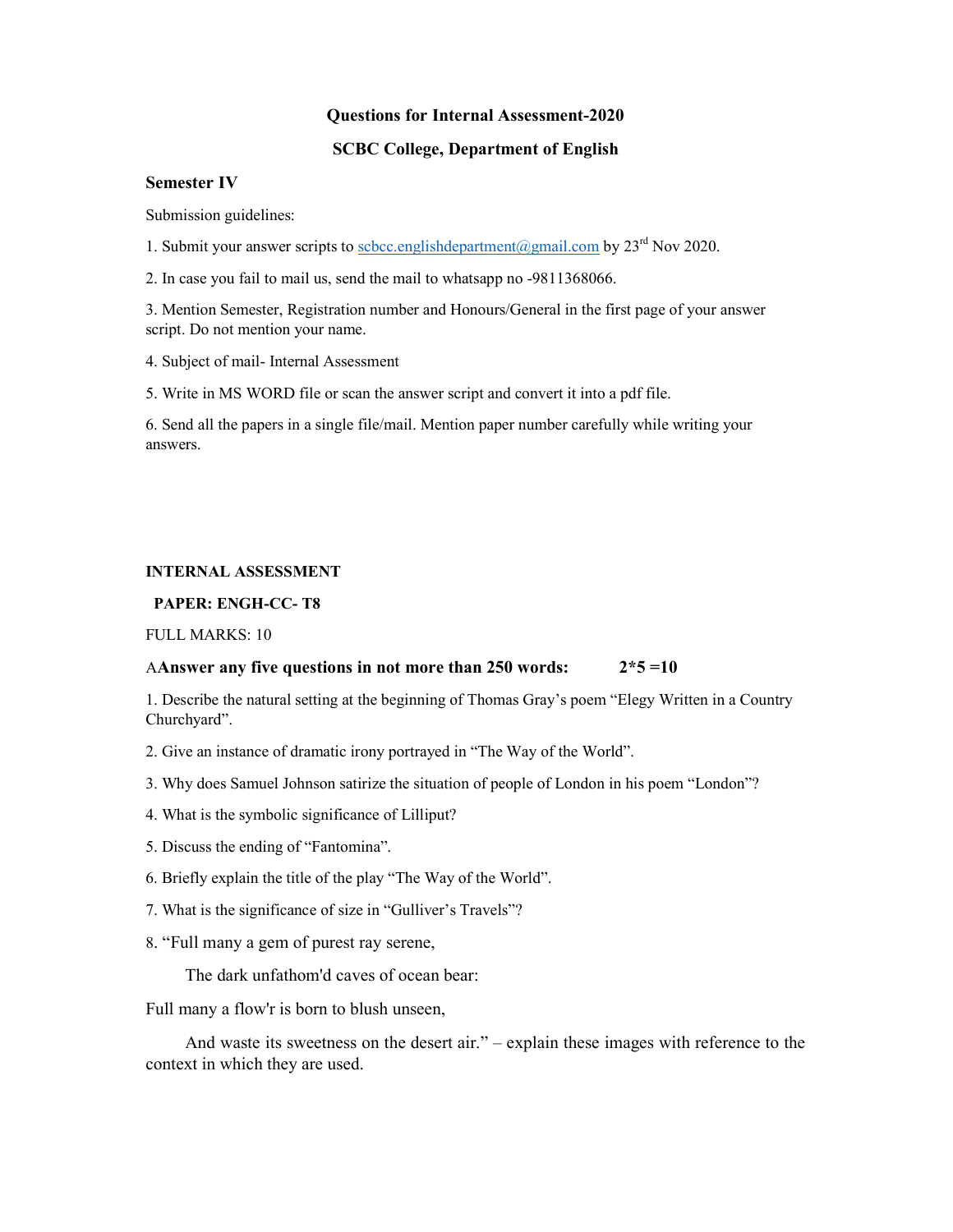## ENGH-CC-T9

## 1. Answer any five questions in not more than 250 words:  $2*5 = 10$

- a. What is the significance of the poet's remark, "Did he who made the lamb make thee?"?
- b. Describe in your own words how Wordsworth reaches the condition of laying "asleep in body" and "become a living soul".
- c. "For he on honey-dew hath fed, And drunk the milk of Paradise." – who is being talked about? What does "honeydew" and "milk of Paradise" signify?
- d. Whom does Coleridge call "virtuous lady"? Describe this "virtuous lady" in your own language.
- e. Who is a maenad? What does the poet compare with a maenad and why?
- f. Why does the poet call the nightingale "immortal"? Why does he feel "half in love with easeful Death"?
- g. Describe in your own language any two images of personification you have come across in Keats's "To Autumn".
- h. What is the significance of the three books the Monster came across in Mary Shelley's Frankenstein?

# ENGH-CC-T10

|  |  |  | 1. Answer any five questions in not more than 250 words: |  | $2*5=10$ |
|--|--|--|----------------------------------------------------------|--|----------|
|--|--|--|----------------------------------------------------------|--|----------|

- a. "He works his work, I mine" who says this and about whom? What is the speaker's attitude towards the person he is talking about?
- b. What is a dramatic monologue? What are its principal characteristics?
- c. "I gave commands;Then all smiles stopped together." who said this to whom and about whom? Why did the speaker give the "commands"?
- d. Why could Jane not stay with Mr. Rochester after knowing about his marriage with Bertha Mason?
- e. Would you call Mr. Rochester a Byronic hero? Show your reasons.
- f. Discuss briefly how Coketown is introduced as a symbol of the negative aspects of industrialisation and the mechanisation of the human soul in Dickens's Hard Times.
- g. How did John Durbeyfield come to know about his ancestry? Who compelled Tess to take a job at the D'urbervilles, why, and with what excuse?
- h. What does the fruits symbolize in "Goblin Market"?